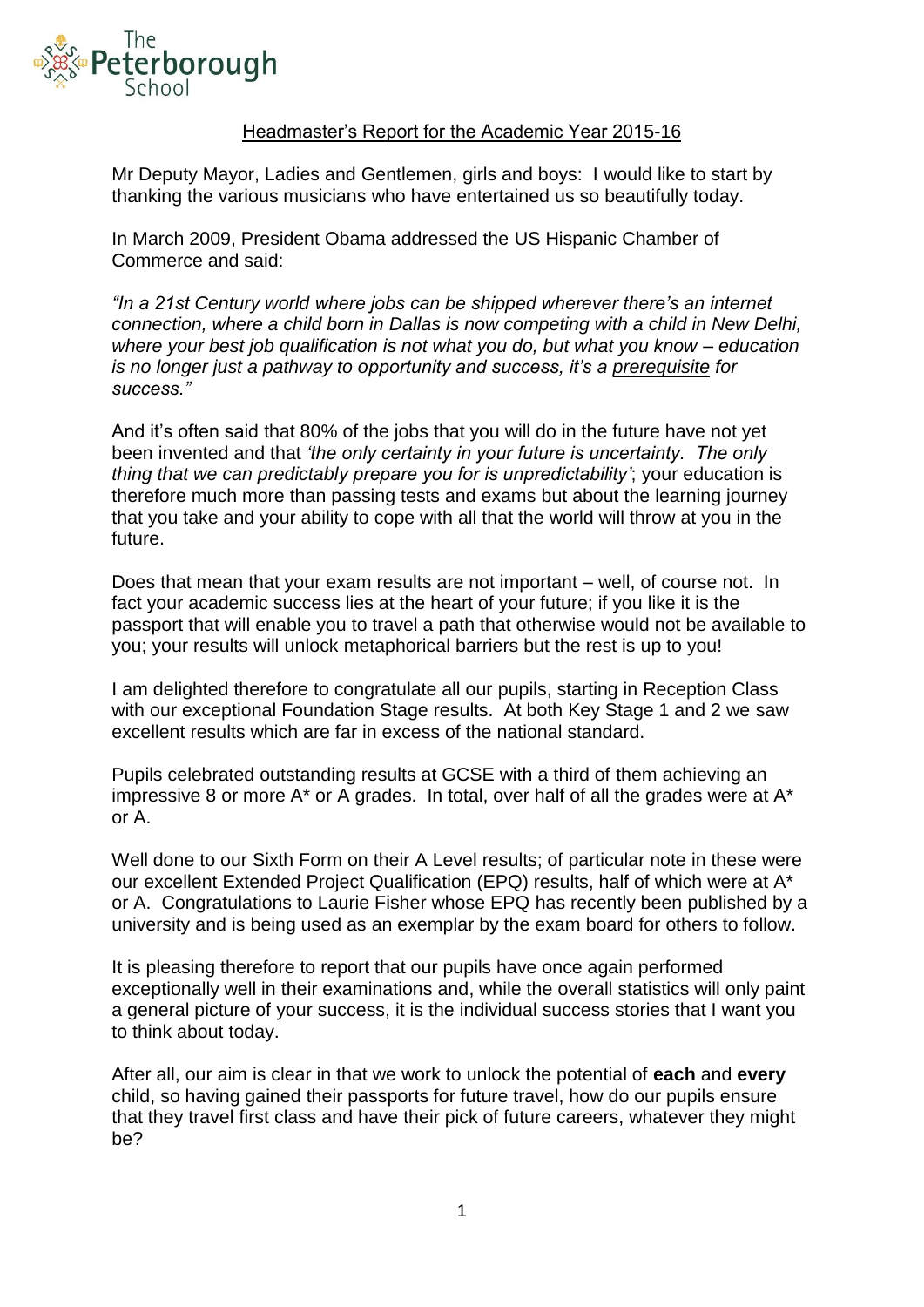Recent research from British Gas tells us that 94% of employers say a business can get great results from employees who have volunteered, whilst more than half of employers say they have turned down candidates because they lacked soft skills and personality.

More so than ever, there is a need to stand out from the crowd and a need therefore to influence pupils' own futures by ensuring they have work-ready skills to enhance their CVs. We develop leadership skills through the Duke of Edinburgh's Award Scheme - this year with more than ever completing the Gold Award - working as a team through the CREST Awards in Science or as part of a sports team, and they develop confidence and presentation skills through Speech and Drama or in the annual Musical.

Creativity is seen in just about any subject and we see so much of this creativity started early in the young minds of our Preparatory School pupils. My thanks go to Mrs Elding and her team of Prep staff for their hard work last year.

Our Forest School scheme is at the forefront of allowing children to develop so many of these life skills and we were pleased to extend our charitable outreach to pupils from West Town Primary School who used the woodland during the Summer Term.

In September, Year 6 pupils had a fantastic time outdoors making new friends, learning new skills, gaining confidence and resilience through the first Bushcraft Residential. They experienced workshops in essential skills such as First Aid, wild foraging, survival, fire lighting, shelter building and wildlife.

Meanwhile our link with the  $14<sup>th</sup>$  Nene continues to be exceptionally strong and the Beavers, Cubs, Scouts and Explorer Scouts groups are thriving. Camping is, of course, the highlight but they undertake other exciting activities too including abseiling, canoeing and karting.

Later in the Autumn Term we celebrated Christingle at St John's Church, which was a magical and uplifting occasion, setting the scene for the festive season. St John's Church has also been a beautiful location to hold our Coffee Morning Music Recitals while the Prep and Infant Choirs warmed the shoppers of Peterborough by singing Christmas songs and carols in the Guildhall and in January, the Prep Choir sang at the Cathedral in Latin and led the parade at the Katherine of Aragon Commemoration Service.

Create 2016 was again a spectacular display of creative talent in The Preparatory School and pupils in the Preparatory Dance Club went back in time to the Rock 'n Roll Era when they performed an upbeat dance routine to Jackie Wilson's Reet Petite at the Peterborough Primary Schools' Dance Festival at the Cresset.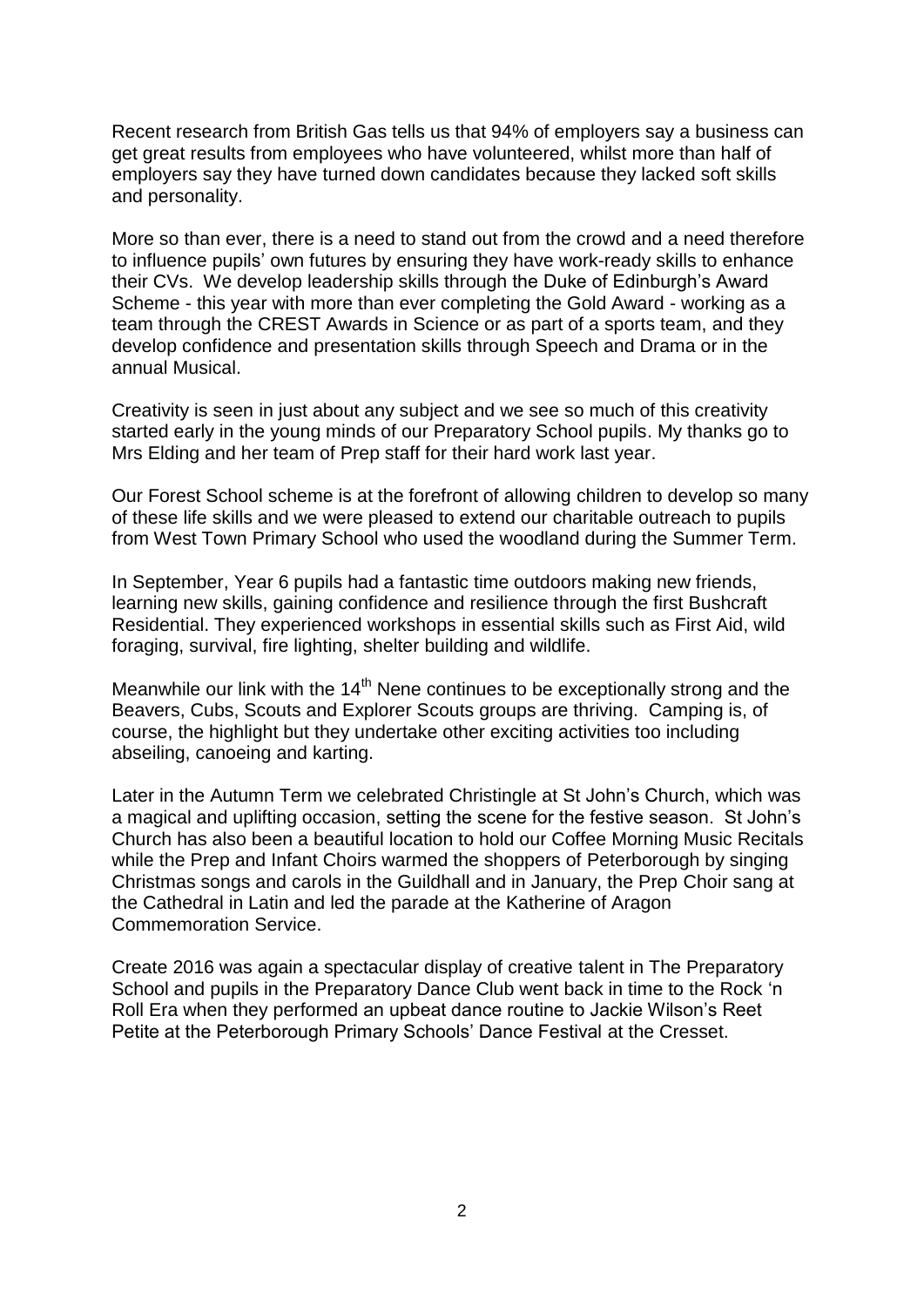Dancing of another form was highlighted beautifully in June, when we successfully hosted the Peterborough Schools' Country Dancing Festival for the second time, and when our front pitch was covered by hundreds of dancers and their families.

In the Peterborough Children's Film Festival, Year 2 and Year 5 both gained a runners-up trophy for their films; *Masterchef 2016* and *Natural News* and Mrs Quy won the teacher award for her film in the Bullying Awareness category.

Year 5 introduced this year's Independent Learning Day with documentary films they had made in a professional studio, inspired by Brazil and the Rio Olympics. Every child in Prep created a carnival costume and learnt a carnival- inspired dance, which raised money for the Brazilian favelas.

Our chess team continues to go from strength to strength and my congratulations go to Anirudh Kandikattu who was again selected to represent Northamptonshire.

And while our Sixth Form leavers left to go to University in July, Prep pupils were able to gain credit through the Children's University again this year, achieving considerable success.

The Nursery continues to thrive and the children enjoy many wonderful experiences. We were delighted to be recognised by Peterborough City College with an award in recognition of our training of apprentices and also won a Food Trust Award for the quality of the menus on offer. Open afternoons both in the Nursery and in Reception enable parents to see first-hand the work of the children and this quality was recognised by inspectors too when they visited in December, rating the Nursery and Reception Class Outstanding in every single area. I am particularly delighted that the work of our children and staff received so much high quality praise within the report, especially pertaining to the children's learning, personal development and behaviour. It is unusual for schools to receive such a positive report with no recommendations for improvement to be made.

Once again our pupils got out and about in the region, with senior students undertaking fieldwork in Geography and trekking in the wilderness as part of the Duke of Edinburgh's Award Scheme. Whether through D of E or other schemes, students are often put in positions of service to others and this is no more evident than through our thriving St John Ambulance Division; my congratulations to Siân Youens and Maha Nazir on gaining the highest honour, the Grand Prior Award. Thank you to Miss Doyle, the link teacher, and parents, Mrs Shah and Mrs Gilbert for their time and commitment. We are delighted to have been able to start Peterborough's first Badger unit this term for Prep pupils.

In History and RS we celebrated outstanding A Level results with all pupils gaining an A\*, A or B. Well done to Jordan Grinyer on achieving full UMS marks in a challenging Philosophy and Ethics paper, while at GCSE 86% achieved A or A\* grades in the RS Long Course. Year 7 enjoyed the History field trip to Lincoln visiting the castle and experiencing life in the Middle Ages.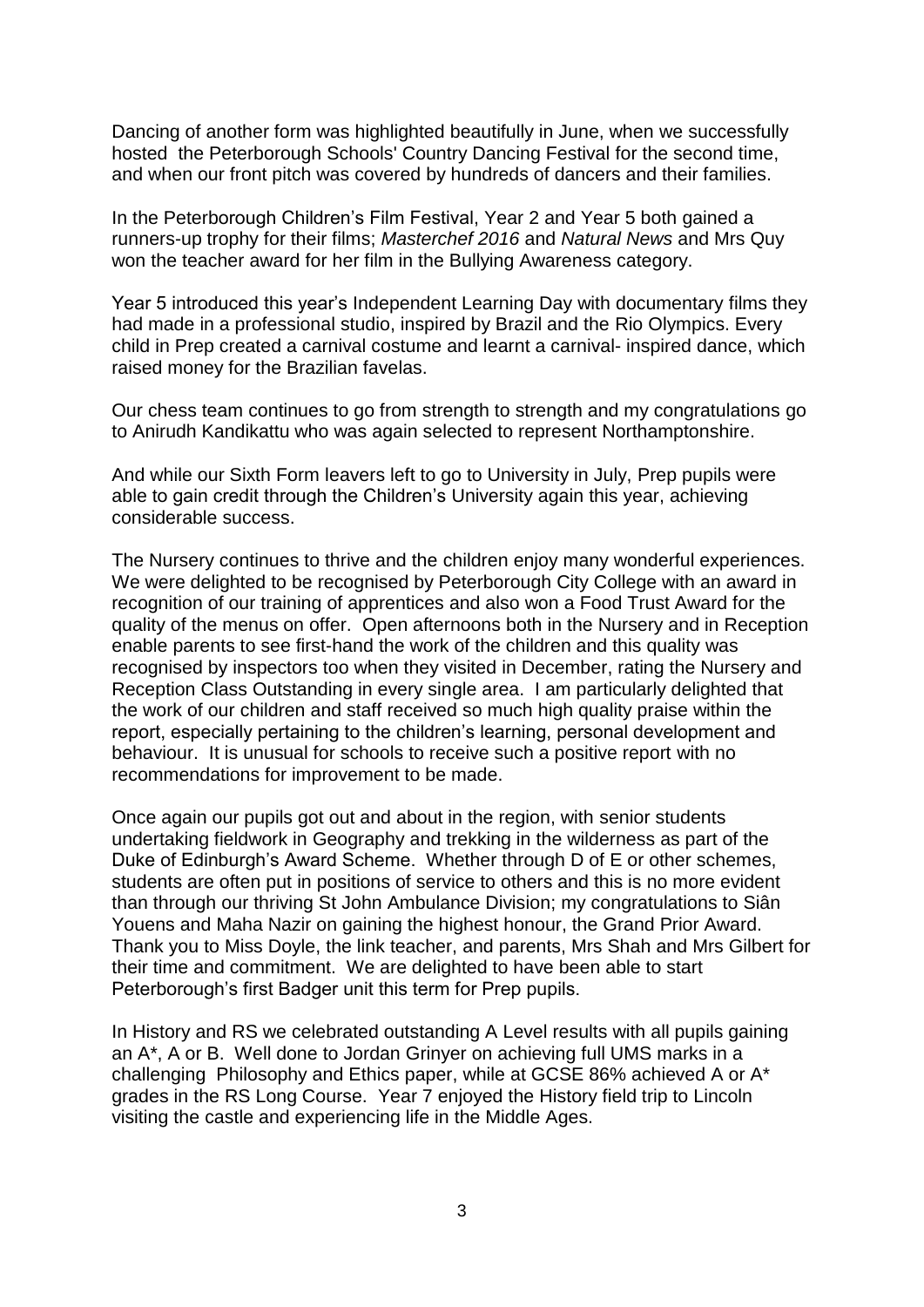Pupils continue to experience considerable success in the UK Mathematics Challenges, with some gifted Prep pupils entering the senior age category, gaining, one gold, two silver and eight bronze medals. Older pupils achieved similar success in primary and follow-up rounds and the team challenges, and I should mention Rohan Khosla and Amelia Grota who finished in the top 1% nationally.

In February, History and Mathematics combined when a packed audience of parents, pupils and staff attended an evening lecture delivered by Dr James Grime who delivered a fascinating talk, showcasing a World War 2 Enigma Machine and explained Alan Turing's code-breaking genius. Our programme of Able, Gifted and Talented lectures on topics such as *Language Families* and the *The Easter Rising*, were also thoroughly enjoyed.

Languages continued to come to life with the German Exchange and French Residential trips, undoubtedly improving pupils' listening and speaking skills as well as enhanced self-confidence, self-reliance and the capacity to cope with the challenges that learning abroad brings. In October pupils ventured to the beautiful city of Augsburg and enjoying a packed week of trips, sporting activities and time spent with their exchange partners. In May, pupils from Years 7 and 8 journeyed to Berlin, with highlights including a visit to Prussian King Frederick the Great's Summer residence and seeing the animals in Berlin zoo.

Psychology continues to be one of our most popular A Level subjects and students have been engaged and challenged by a range of activities and debates which have included explanations of Schizophrenia, paranormal belief and workplace stress.

Our scientists celebrated outstanding results at GCSE, with 92% of all results in separate sciences at A\* or A. Students completed Bronze and Silver CREST Awards thanks to our special relationship with Cummins Engineering, as well as attending the Big Bang Science Fair. Year 10 aspiring medics undertook a visit to the renal unit at Peterborough City Hospital while Elizabeth Jessop began an exciting project working with Dr Fox-Clipsham on a project related to her PhD into an equestrian disease.

Computer Science has very quickly become a strength of the School with an outstanding 88% of GCSEs at A\*. Students learn to programme and have designed apps for mobile devices. They attended the Think Computer Science event at Duxford, winning the Microsoft programming competition and we were among the first schools to try out the new BBC Micro:bit computers

Children continue to develop a love of English encouraged by the Carnegie Medal Shadowing scheme and the Book Buzz Breakfast, and able writers enjoyed a special workshop by visiting author, Mark Robson. In School they put their journalistic talents to good use in the new student run newspaper, The Grapevine, which is excellent. Our quality in English was recognised with a Good Schools Guide Award for results at A Level.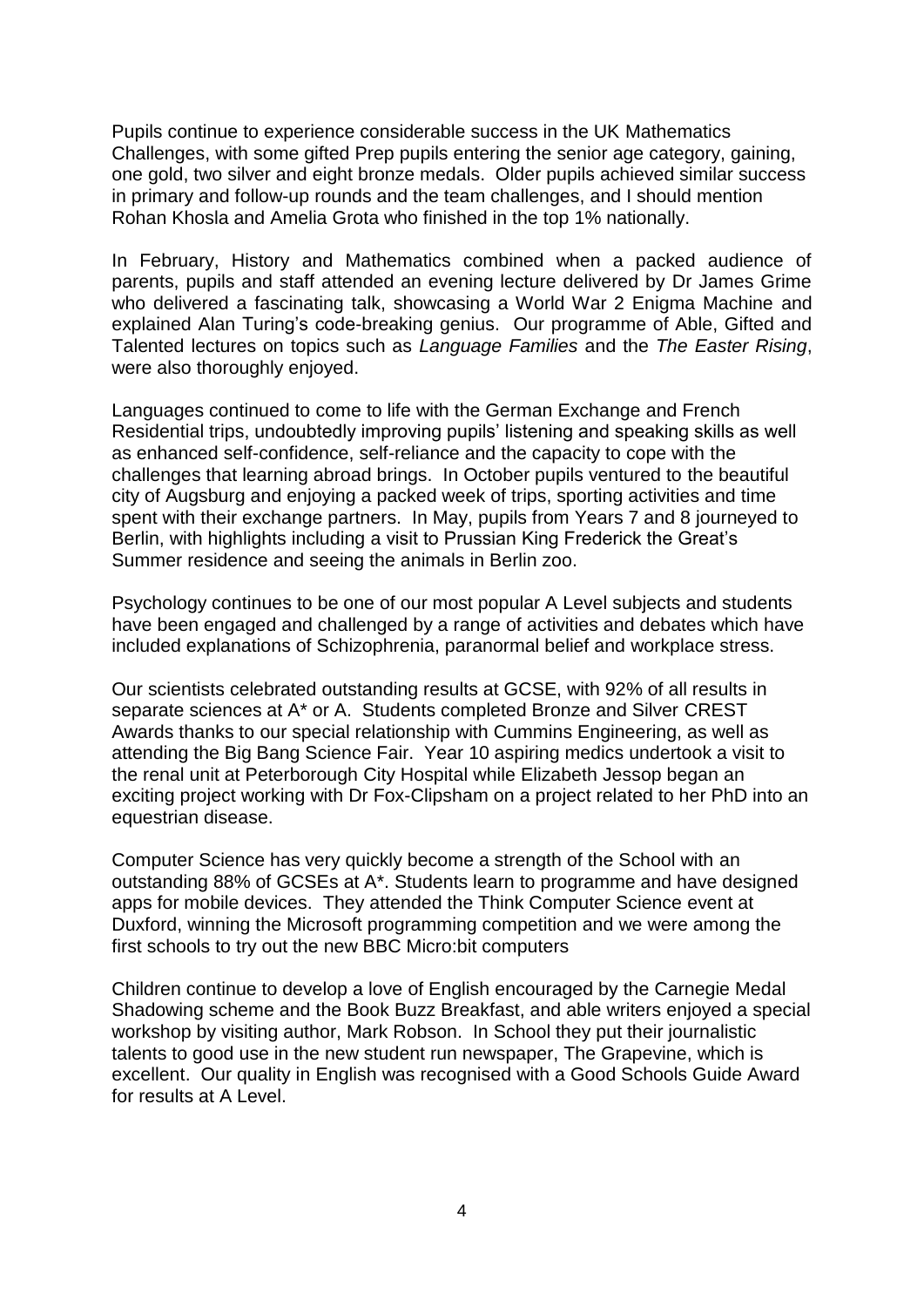While children enjoy reading poetry and plays in English, in Drama they take to the stage and we saw some exceptional performances at GCSE and A Level. Many students achieved LAMDA or New Era medals but special congratulations go to Abigail Jessop who gained her New Era Diploma. With more distinctions than any other year, my congratulations also go to those who took part in the Peterborough Drama Festival with 11 pupils emerging as overall class winners, and Georgina Parker and Leah Dennis receiving Honours. Over 100 pupils wowed audiences in Oliver! which was another triumph. Students make good use of the new outside auditorium to perform during lessons and they have gained a taste of live theatre with trips to see *Blood Brothers, Gothic Tales*, *Rebecca* and *Our Country's Good*. Pupils also took part in the Shakespeare Schools Festival and performed a brilliant adaptation of *Twelfth Night.*

We have experienced just a taste of our School's musical talent today and it was a pleasure to see so many pupils enjoy their music over the last year. The contemporary bands are becoming even more impressive and congratulations to the Folk Band on winning Battle of the Bands for the second year. While a large group of pupils travelled to Birmingham to take part in the National Music for Youth competition, our own Music Festival was again a huge success with nearly 200 pupils taking part and my congratulations go to Abigail Jessop on being awarded Young Musician of the Year and to Olivia Barnes as Most Promising Musician.

The growth of the choirs continues and our senior boys' choir now sing weekly in Chapel with the girls. They now regularly sing here at Peterborough Cathedral and other churches around the region, but I know it will be the music tour to Malta that will remain as a key memory for many for years to come.

It has been another pleasing year in the Art Department with outstanding work completed at A Level and GCSE, meaning the Summer Exhibition was particularly successful. Guests enjoyed work of our talented artists and designers; the variety of the work using both traditional methods and the more modern techniques using the 3D printer and the laser cutter, was simply amazing!

On the back of the School magazine is a lovely photograph of our weather vane, which epitomises the choice of direction that our students have when leaving the School. To help prepare them to make this decision, Year 11 undertook a Careers Day in September, with each student learning how to create an effective CV, while Year 9 were encouraged to go to work with their parents and gain valuable experience of the world of work. In June, five Year 10 girls attended the Cummins Women in Engineering day and had an opportunity to network with successful women in the engineering profession. Other students gained work experience with this global engineering firm and we thank Cummins for their continued support.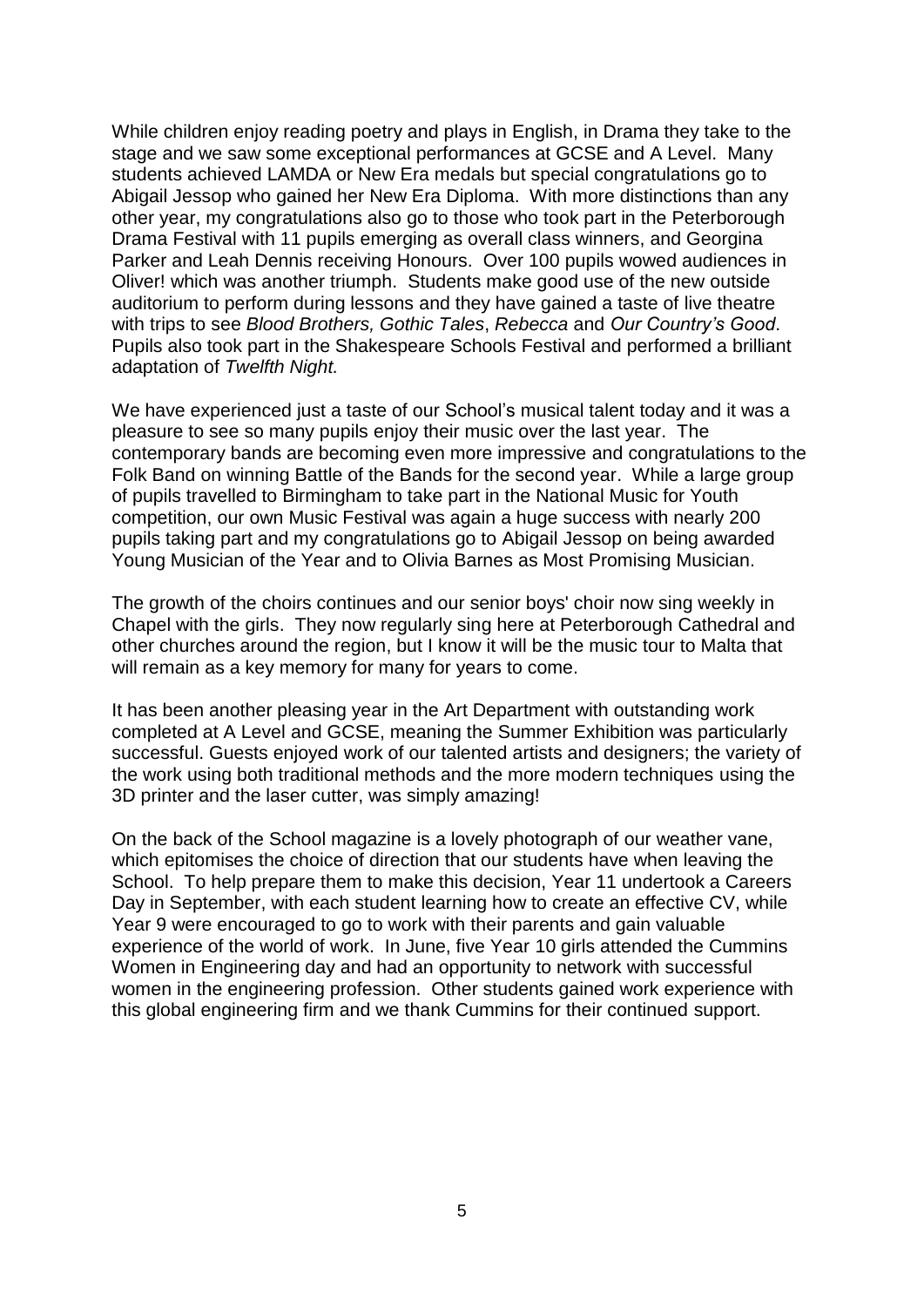2015-16 was another impressive year on the sports field with pupils of all ages experiencing notable success, which we celebrated at our Sports Presentation Evening in June. During the year, we competed in 18 different sports; played in excess of 400 matches and produced league Champion teams, tournament Champions, County Triallists, County Academy Netballers, Regional Triallists, Regional Competitors, County Medallists, County Champions, National School Games Qualifiers, National Qualifiers, National team medallists, National Champion teams and International Performers. I told you it was impressive!

While we were successful in a wide range of sports, it is our dominance in indoor rowing which continues to impress. This year the Under 14 and Under 15 mixed fours were both very successful in the Cambridgeshire County Championships with both teams winning this event. In the Concept 2 National Indoor League, teams from Years 6 to 13 entered this gruelling competition over six months, and every age group finished in the top three for a specific event with the Year 8 Boys and Year 9 Girls being recognised as National Champions. Out on the water, students continued to impress with Archie Sootheran, Benjamin Mackenzie, Hannah Bassett, Georgina Parker, Leah Dennis, Rohan Khosla, Hannah and Aimee Parker all winning district, county and regional awards on rowing lakes across the country.

While students of all ages take on responsibilities in School, this year we introduced two new schemes: Sixth Form Study Buddies supported younger students, whilst our Peer Mentoring scheme involves Sixth Formers performing a more pastoral role. In April we appointed Jordan Grinyer as our very first Head Boy as the School became fully coeducational throughout.

Our Sixth Form have been involved in a wide array of activities including Sport, Music, Debating, Drama and Young Enterprise, where they won awards for Best Company Report and our new Head Girl, Natasha Greenfield, being the Best Entrepreneur. Lower Sixth Business and Economics students entered the BASE competition reaching the final three after giving a confident and professional presentation to the judges. Sixth Formers enjoyed an excellent cultural trip to Prague and they joined skiers from the rest of the School on the trip to Passo Tonale in Italy.

House spirit continues to be strong and is growing. We enjoyed the various events throughout the year including the hard fought inter-house rowing, Christmas tree decorating and bake sales. Well done to Newton House on winning both the Events Cup and the House Point Shield last year.

The year saw student voice develop with the newly formed Student Parliament which has a remit to represent the students' views on a whole host of matters, including uniform, meals, School rules and house activities. And the Debating Society continues to thrive as a student-led activity, giving us a particularly entertaining Brexit debate between Callum Robertson and a local councillor. Congratulations also to Callum on being elected Deputy Youth MP this year.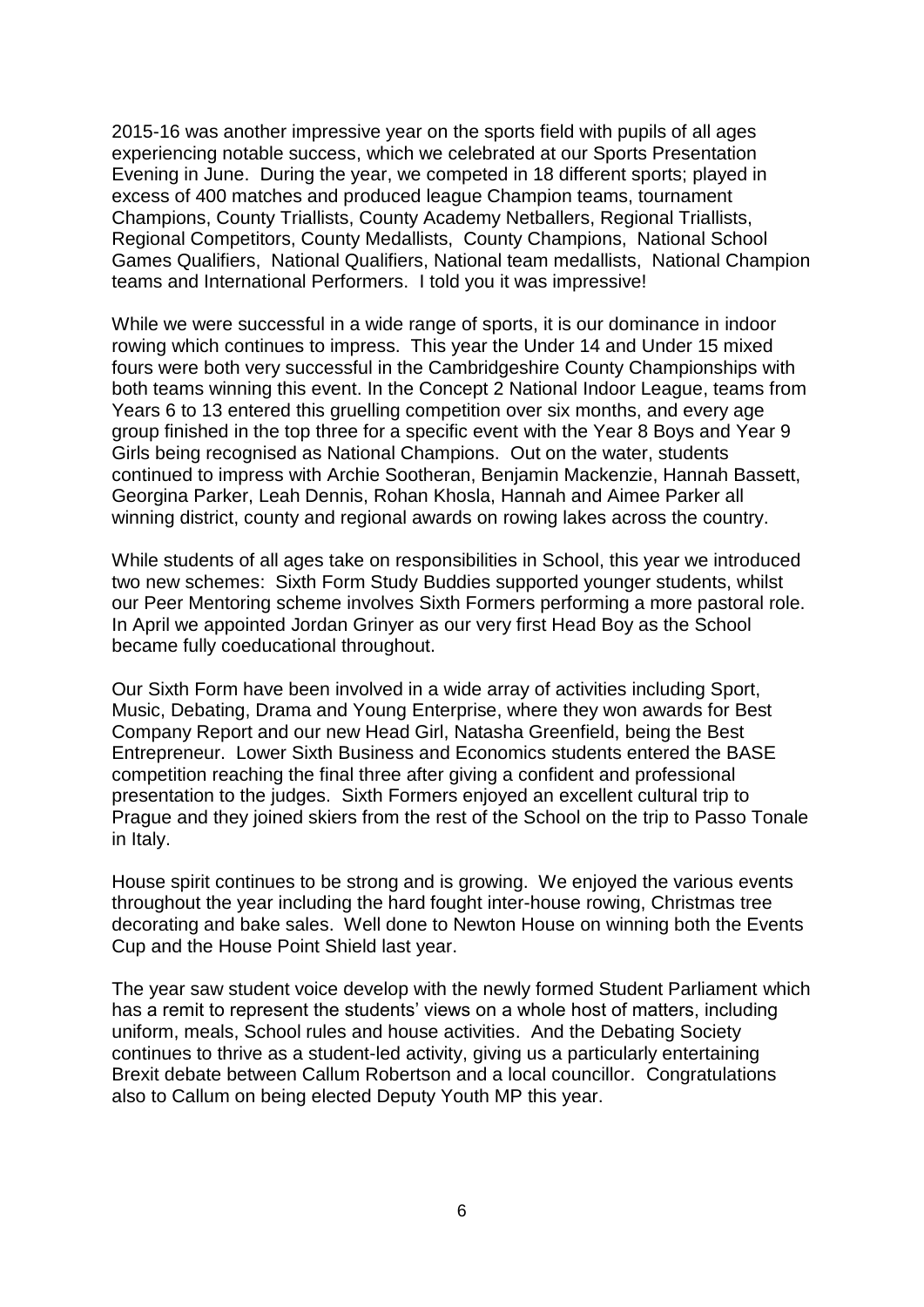As the Headmaster, I give out many awards, for a variety of different achievements. The ones that are very special to me are when students show a particular act of kindness towards others, showing their true moral values. As a Woodard School we value the whole person and believe in holistic education based on Christian values and principles. I was therefore delighted to welcome our new Chaplain to the School during the last academic year and I am grateful to Father Toby for leading worship and supporting the pastoral welfare of pupils in his role, offering comfort to pupils in need. I also thank the many visitors who supported the School by preaching in our own Chapel prior to Father Toby's arrival. Pupils are now more involved in services than ever before, taking key roles in the leadership of Chapel liturgies. Last year saw the introduction of the new 'nqyr' discussion group and the Confirmation of a number of candidates by Bishop Holbrook.

I am always impressed by the extent that our pupils go to support others who are less fortunate, whether this be volunteering at a local charity or care home or undertaking a challenge to raise money. This year we supported a number of worthy causes, raising nearly £9,000 in total. These causes included SHINE, a national charity based in Peterborough, supporting families of children with Spina Bifida and Hydrocephalus. Congratulations to those students who baked and ate cakes, who completed the sponsored Santa's SMile and the 15 Mile Challenge. Appeals Day in March was a great success with nearly £3,000 raised in just one day. I again pay tribute to the pupils, parents and staff for their hard work and immense generosity.

I am delighted that Shelley Green from SHINE is able to join us today and would now like to ask her to come forward so that Tukiya Mukutuma, our Charities Prefect, can present her with a cheque for £5,521.46 including Gift Aid towards their ongoing work.

I would like to echo the Chair of Governor's thanks to the Parent-Teacher Guild, and its Chairman, David Bennett for their most generous donation towards the construction of the Prep Playground which is now almost complete. Thank you to all who contributed and for your support of the School over the last year.

I would like to take this opportunity to thank on your behalf our many hardworking staff who teach and care for our children throughout the year. I would also like to thank my Leadership Team in Mr Cameron, Mrs Elding and Mrs Rivers for their support and to welcome Mr Johnson, our new Bursar to the team. I would like to endorse the thanks of Ms Ayres for the dedication and hard work of our former bursar, Mr Charlton and to wish him a long and happy retirement.

My final thanks go to the boys and girls of The Peterborough School; it is you all who make this school such a wonderful place to be. I would like to congratulate you all on your many achievements over the last year and I am sure your families would like to show their appreciation too with a well-deserved round of applause.